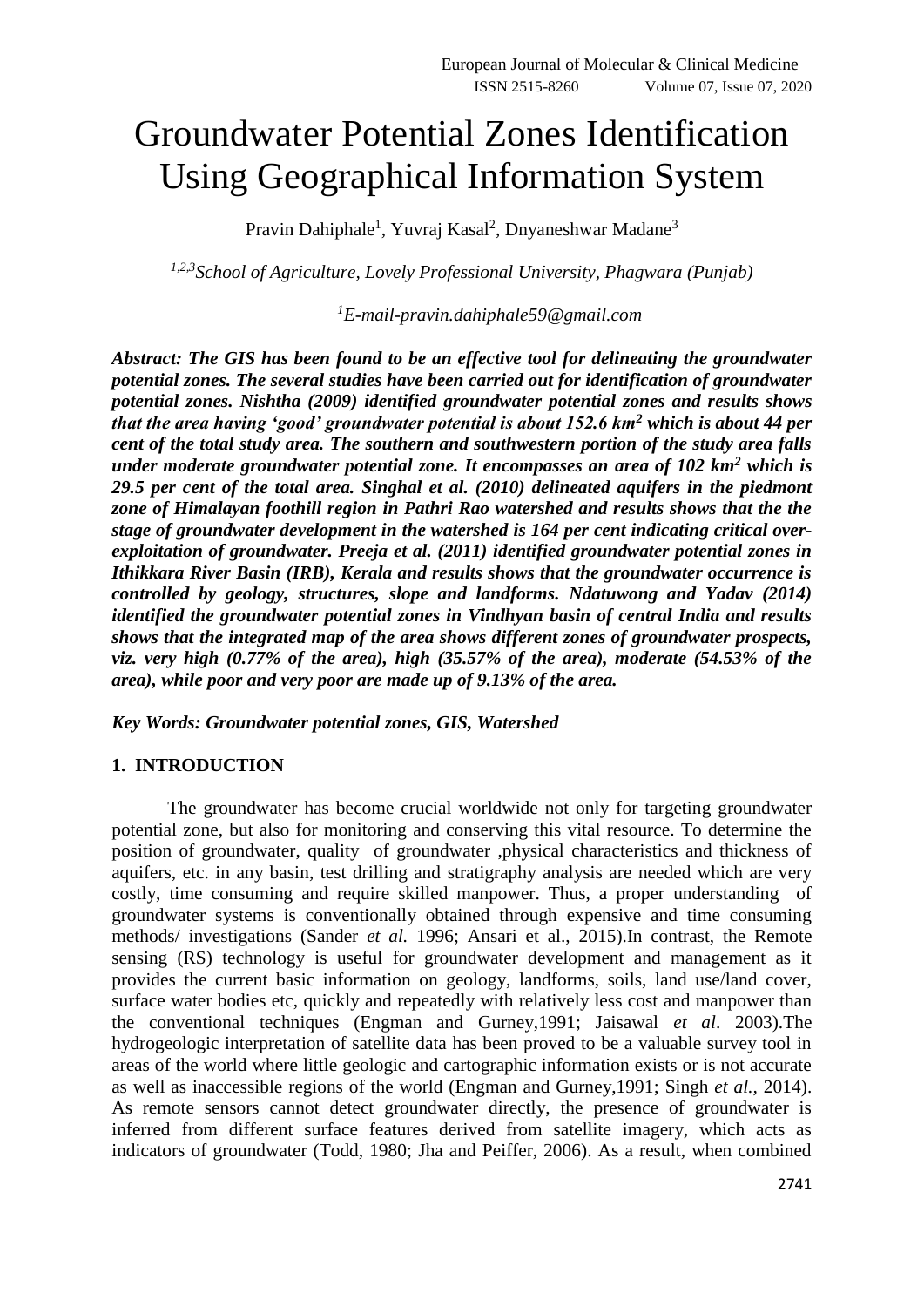with the relevant field data, the remote sensing data allow an interpolation between groundwater sampling points that helps in defining the subsurface structure better and more economically than by the surface method alone (Engman and Gurney,1991; Saxena et al., 2018).

### *Review of literature*

Ganapuram *et al.* (2009) used Remote Sensing data and Geographic Information System to locate potential zones for groundwater in the Musi basin. Various maps (i.e., base, hydrogeomorphological, geological, structural, drainage, slope, land use/land cover and groundwater prospect zones) were prepared using the remote sensing data along with the existing maps (Pudake et al., 2013; Singh et al., 2017; Sharma et al., 2019). The groundwater availability of the basin is qualitatively classified into different classes (i.e., very good, good, moderate, poor and nil) based on its hydrogeomorphological conditions. The land use/land cover map was prepared for the Kharif season using a digital classification technique with the limited ground truth for mapping irrigated areas in the Musi basin. The alluvial plain in filled valley, flood plain and deeply buried pediplain were successfully delineated and shown as the prospective zones of groundwater. Nishtha (2009) used Geographical Information System (GIS) to integrate multiparametric data to generate several thematic maps, delineate groundwater potential zones and identify sites of Artificial Recharge in the Ahar River Basin, Rajasthan, India (Patel, 2012; Nagpal et al., 2012; Mishra et al., 2018). The area having 'good' groundwater potential is about  $152.6 \text{ km}^2$  which is about 44 per cent of the total study area. The southern and southwestern portion of the study area falls under moderate groundwater potential zone. It encompasses an area of  $102 \text{ km}^2$  which is 29.5 per cent of the total area. However, the groundwater potential along the boundaries of the study area is poor. It covers an area of 93.3  $km^2$ , which is 26.8 per cent of the total area. The thematic layers used in this study to determine artificial recharge zones are Transmissivity, Recharge, Groundwater level (post-monsoon), Topographic elevation, Soil and Slope. These layers were combined using Boolean Logic analysis to delineate zones of suitability for artificial recharge structures (Srivastava et al., 2014; Ansari et al., 2016). The area suitable for artificial recharge is 44.6 km<sup>2</sup>, which is 12.7 per cent of the total study area. Saha *et al.* (2009) demarcated groundwater potential zones of the Gangetic Alluvial Plain covering  $2,228$  km<sup>2</sup> in the state of Bihar. The area is mainly agrarian and experiencing intensive groundwater draft to the tune of 0.12 million cubic metre per square kilometres per year from the Quaternary marginal alluvial deposits, unconformably overlain northerly sloping Precambrian bedrock. Multiparametric data on groundwater comprising water level, hydraulic gradient (pre- and post-monsoon), aquifer thickness, permeability, suitability of groundwater for drinking and irrigation and groundwater resources vs. draft were spatially analysed and integrated on a Geographical Information System platform to generate thematic layers. By integrating these layers, three zones were delineated based on groundwater development potential. It is inferred that about 48 per cent of the area covering northern part has high development potential, while medium and low development potential category covers 41 per cent of the area. Further increase in groundwater extraction is not recommended for an area of 173 km<sup>2</sup>, affected by over-exploitation. Dar *et al.* (2010) studied the groundwater conditions in Mamundiyar basin, Tamilnadu through remote sensing, evaluation of digital elevation models (DEM), Geographic Information Systems (GIS) and fieldwork techniques. Several digital image processing techniques, including standard color composites, intensity-hue-saturation (IHS) transformation and decorrelation stretch (DS) were applied to map rock types. Remote sensing data were interpreted to produce lithological and lineament maps. DEM was used for lineament and geomorphologic mapping. All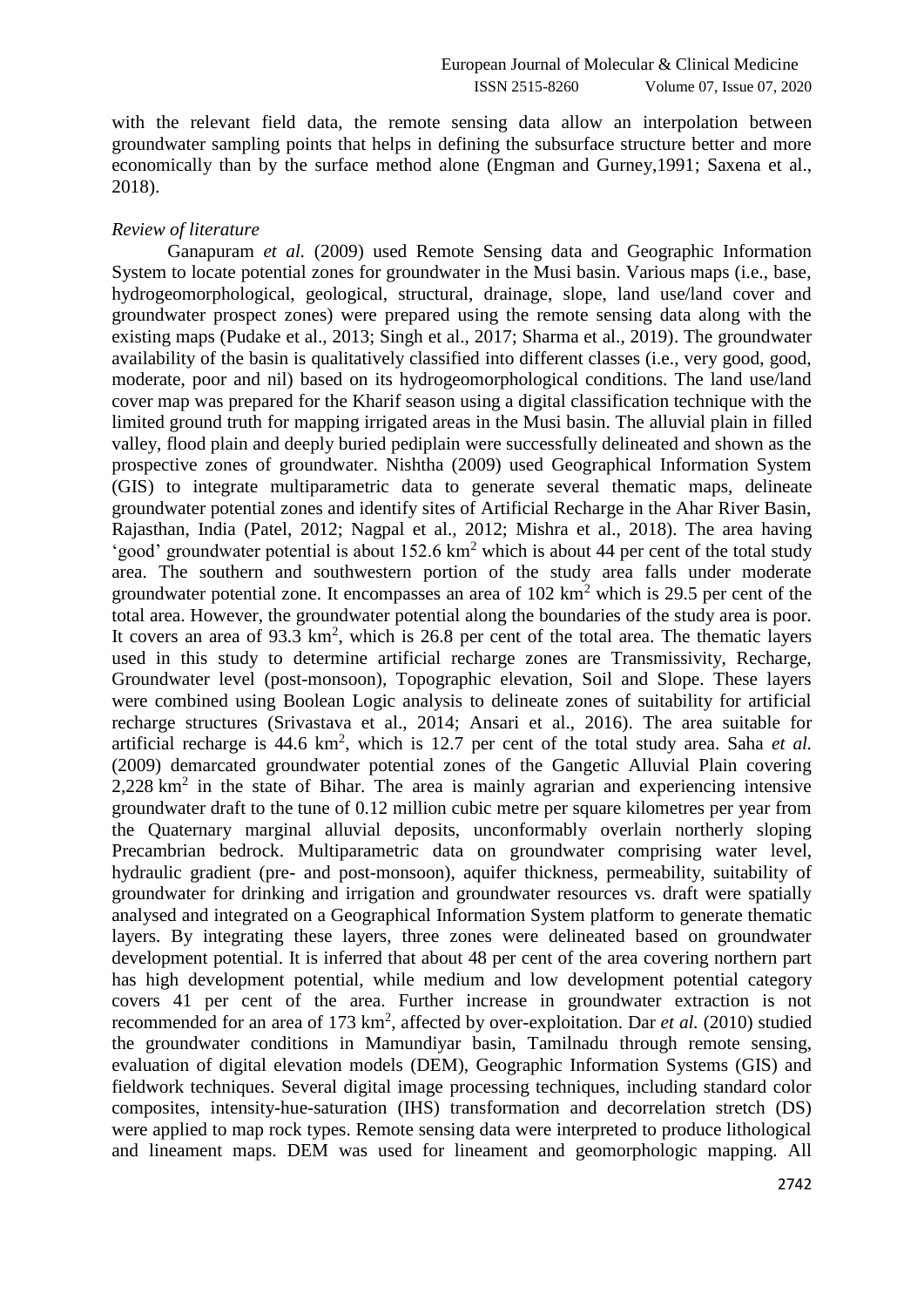thematic layers were integrated and analyzed in a GIS. The overall results demonstrate that the use of remote sensing and GIS provide potentially powerful tools to study groundwater resources and design a suitable exploration plan.

Singhal *et al.* (2010) delineated aquifers in the piedmont zone of Himalayan foothill region in Pathri Rao watershed, district Haridwar, Uttarakhand, India by using integrated hydrogeologic and geophysical techniques. The geophysical techniques included vertical resistivity soundings, two-dimensional resistivity image profiling and electromagnetic surveys. Nuclear isotope studies have been carried out to estimate groundwater recharge and its relative age. An assessment of groundwater availability and stage of groundwater development has also been made from the available and generated field data. On the basis of the study, it was found that the rate of recharge into the aquifers is of the order of 19 per cent and the stage of groundwater development in the watershed is 164 per cent indicating critical over-exploitation of groundwater (Gupta et al., 2014; Jnawali et al., 2016). Based on the findings, possibilities of artificial recharge of groundwater have been looked into in the study area for augmentation of groundwater resources by proposing a few check dams at the suitable sites in the upstream areas of the watershed. Machiwal *et al.* (2011) delineated groundwater potential zones using integrated RS, GIS and multi-criteria decision making (MCDM) techniques for Udaipur district of Rajasthan, western India. Initially, ten thematic layers, viz., topographic elevation, land slope, geomorphology, geology, soil, pre- and postmonsoon groundwater depths, annual net recharge, annual rainfall, and proximity to surface water bodies were considered in the study. The area falling in the 'good' zone was about  $2,113$  km<sup>2</sup> (17 per cent of the total study area), which encompasses major portions of Sarada, Salumber, Girwa, Dhariawad, and Mavli blocks of the study area. The northeast and southwest portions along with some scattered patches was fall in the 'moderate' zone, which encompasses an area of  $3,710 \text{ km}^2$  (about 29 per cent of the total area). The 'poor' zone was dominant in the study area which covers an area of  $4,599 \text{ km}^2$  (36 per cent of the total area). The western portion and parts of eastern and southeast portions of the study area were characterized as 'very poor' groundwater potential, and this zone covers an area of  $2.273 \text{ km}^2$ (18 per cent of the total area). Preeja *et al.* (2011) identified groundwater potential zones in Ithikkara River Basin (IRB), Kerala, India. The information on geology, geomorphology, lineaments, slope and land use/land cover was gathered from Landsat ETM + data and Survey of India (SOI) toposheets of scale 1:50,000 in addition, GIS platform was used for the integration of various themes. The composite map generated was further classified according to the spatial variation of the groundwater potential (Singh et al., 2015; Arora et al., 2019). Four categories of groundwater potential zones namely poor, moderate, good and very good were identified and delineated. The hydrogeomorphological units like valley fills and alluvial plain and are potential zones for groundwater exploration and development and valley fills associated with lineaments is highly promising area for groundwater extraction. The spatial variation of the potential indicates that groundwater occurrence is controlled by geology, structures, slope and landforms.

Bera and Bandyopadhyay (2012) delineated groundwater potential zones in Dulung watershed using RS and GIS techniques in West Bangal, India**.** In the present study, an integrated remote Sensing and GIS based methodology is developed and tested for the evaluation of the groundwater resources of Dulung watershed, Paschim Medinipur District, West Bengal and a small part of the adjoining Jharkhand state. IRS 1D LISS-III satellite data of 4th February, 2008 along with other data sets, existing maps and field observation data have been utilized to extract information on the hydrogeomorphic features of the study area. The ground water potential zones have been derived for the entire Dulangnala watershed and it has been divided into mainly four categories namely very low, low, medium and high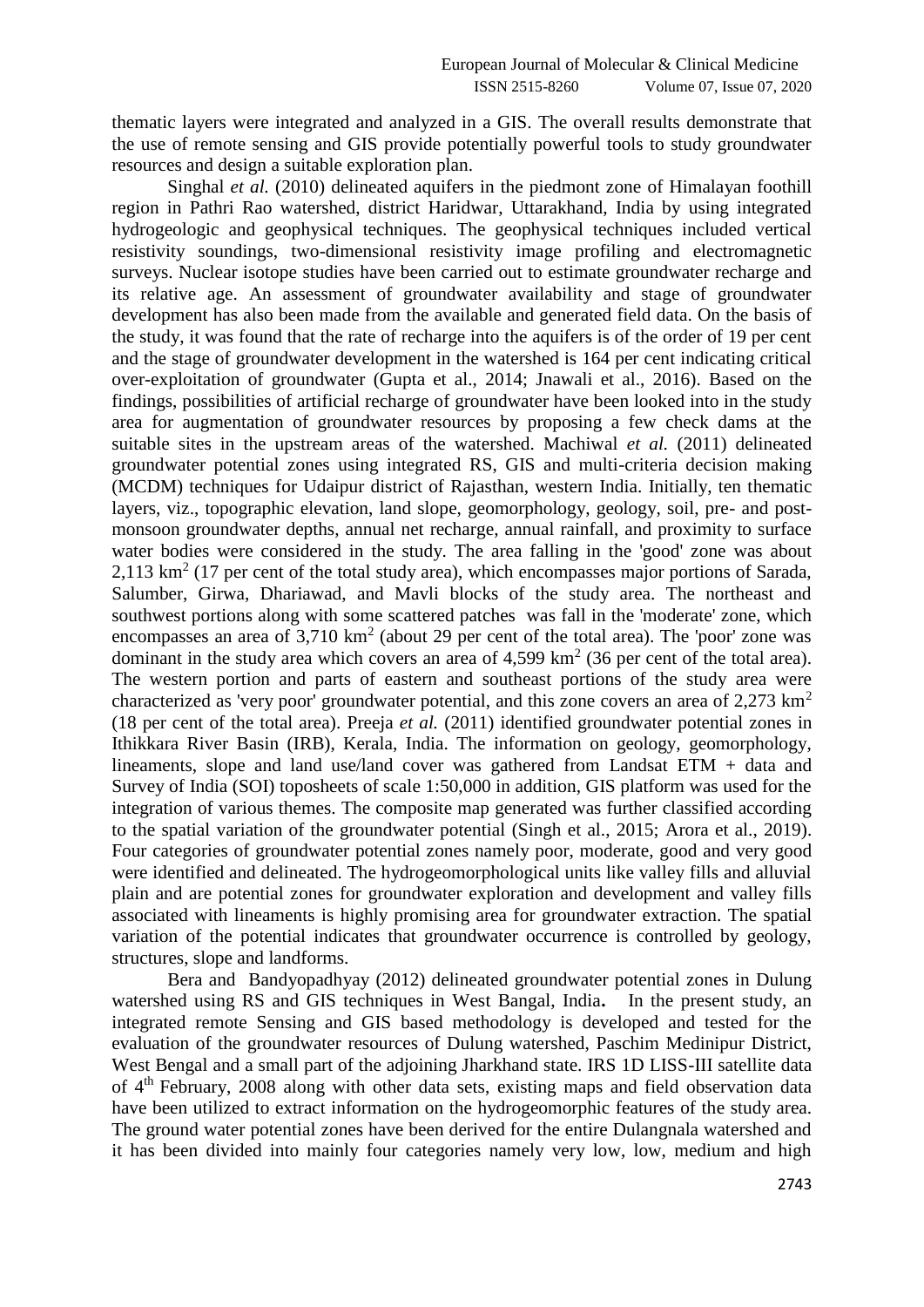recharge potential zone. Bhatnagar and Goyal (2012) delineated groundwater potential zones in Katni river basin using multi-criteria analysis technique. In this research a sub watershed of Katni river basin, Madhya Pradesh has been selected for study. Study area is facing shortage of water for domestic, irrigation and industrial activities. Because of the inadequate surface water resources the demand for ground water resources is increasing every year (Baranwal and Pateriya, 2016). To meet this growing demand for ground water, it is essential to identify the ground water potential areas through scientific approach. It is in this context the remote sensing and GIS technique has been applied to demarcate the ground water potential zones in the study area. IRS-1C LISS-III satellite image and SOI toposheets together with field traverses have been used as the data source. Lithology, drainage density, lineaments, geomorphology and slope map were prepared and emphasized for delineation of ground water potential zones. A multi-criteria analysis following probability weighted approach has been applied for overlay analysis that allows a linear combination of weights of each thematic map with individual capability value. The study area has been classified in to seven ground water potential zones varies from excellent to poor. Bagyaraj *et al.* (2013) demarcated groundwater potential zones with the help of remote sensing and Geographic Information System (GIS) techniques. The study area is composed rocks of Archaean age and charnockite dominated over others. The parameters considered for identifying the groundwater potential zone of geology slope, drainage density, geomorphic units and lineament density were generated using the resource sat (IRS P6 LISS IV MX) data and survey of India (SOI) toposheets of scale 1:50000 and integrated them with an inverse distance weighted (IDW) model based on GIS data to identify the groundwater potential of the study area. Suitable weightage factors were assigned for each category of these parameters. For the various geomorphic units, weightage factors were assigned based on their capability to store ground-water. This procedure was repeated for all the other layers and resultant layers were reclassified. The reclassified layers were then combined to demarcate zones as very good, good, moderate, low, and poor. This groundwater potentiality information could be used for effective identification of suitable locations for extraction of potable water for rural populations. Raju and Babu (2013) used remote sensing data for identification of groundwater potential zones in and around Kadapa area, Andhrapradesh, India. The present study was under taken to identify the groundwater potential zones by using IRS - P6 LISS III FCC (False Colour Composite).Satellite imageries used to demarcate the different hydrogeomorphological units, the major and minor trends of lineaments and various types of the geological units along with different structural fold patterns. To integrate with geomorphologic maps, geological units, finally groundwater potential zones were prepared. Floodplains and intermontane valleys are the most favorable zones for groundwater targeting.

Pandian and Kumanan (2013) conducted study on Geomatics approach to demarcate groundwater potential zones using remote sensing and GIS techniques in part of Trichy and Karur district, Tamilnadu, India. The study is attempted to identify the groundwater potential zones using remote sensing and GIS techniques. This study helped to delineate the potentiality as moderate potential, and some part have been classified as high potential zones, low and very low potential zones and only few areas have been classified as very high groundwater potential zones. Ndatuwong and Yadav (2014) identified the groundwater potential zones in Vindhyan basin of central India. The present study has been carried out to evaluate the potential zones for groundwater targeting using an integrated remote sensing data, Survey of India (SOI) topographical sheets and field verification. Four features (geomorphologic units, slope, drainage density and lineaments density) that influence groundwater occurrence were extracted and integrated to evaluate the hydrogeomorphological characteristics of the study area and demarcate the groundwater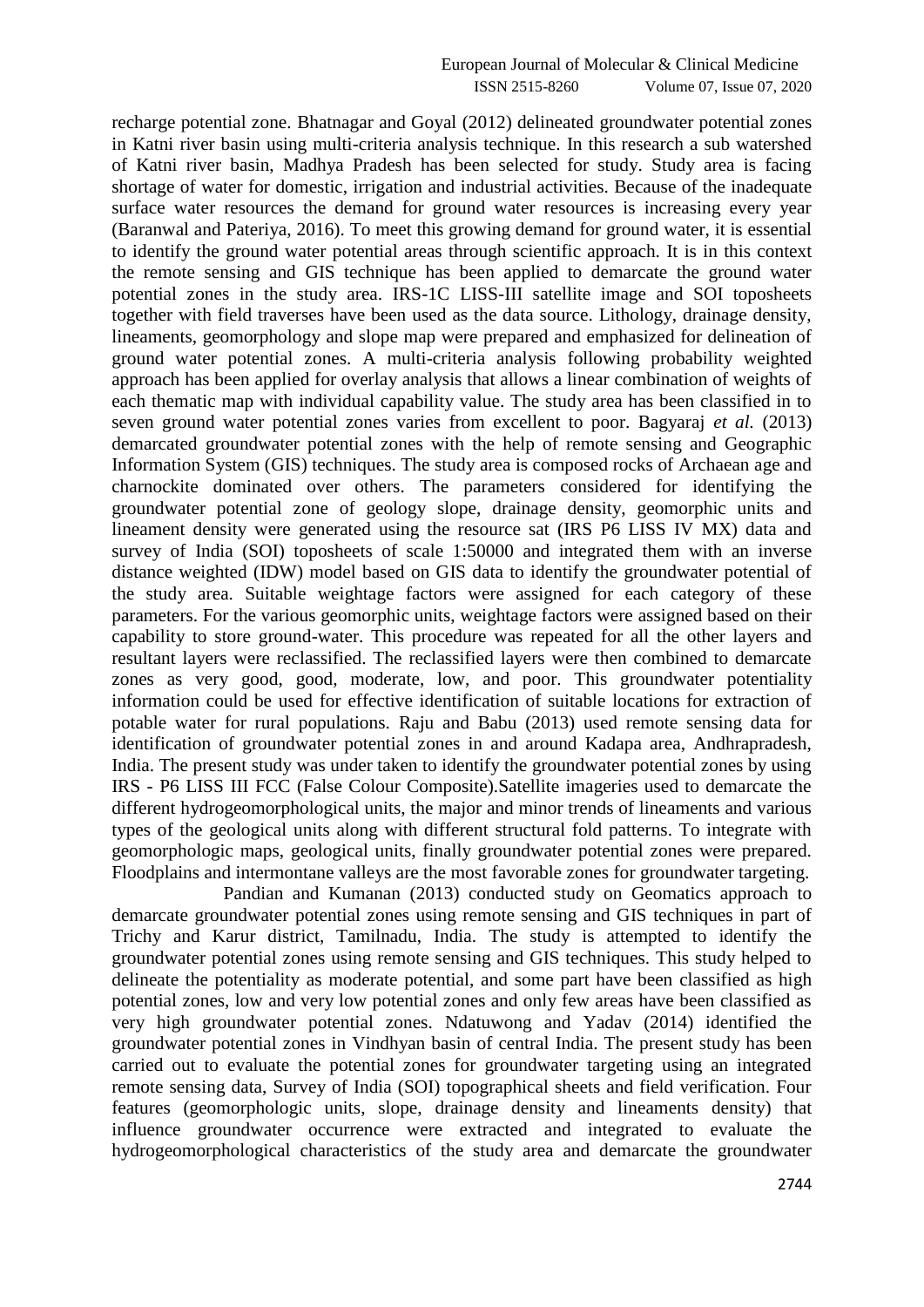potential zones. Thematic maps of the extracted features were prepared and integrated through geography information system (GIS) environment. The groundwater potential map was prepared by overlaying the thematic layers. Weightage percentages were assigned to the different parameters according to their relative importance to groundwater potentiality. The integrated map of the area shows different zones of groundwater prospects, viz. very high (0.77% of the area), high (35.57% of the area), moderate (54.53% of the area), while poor and very poor are made up of 9.13% of the area. Patil and Mohite (2014) identified the groundwater recharge potential zones for a watershed in Maharashtra, India using RS and GIS. This study was aimed to identify the groundwater recharge potential zones, to be used for better and improved groundwater resources. The thematic layers considered in this study are eomorphology, soil, land use land cover, slope (%), drainage density and lineament density, which are prepared using satellite imagery and other conventional data. The thematic layers were first digitized from satellite imagery, supported by ancillary data such as toposheets and field investigation data, finally all thematic layers were integrated using Arc GIS software to identify the groundwater recharge potential zones for the study area and generate a map showing these groundwater recharge potential zones namely 'poorly suitable', 'moderately suitable' and 'most suitable' on knowledge based weightage factors. The most effective groundwater recharge potential zone is located on east-north part of the study area. In this region, the alluvium soil, burried pediplain and agricultural land have high infiltration ability. Also the concentration of drainage also indicates the ability of stream flow to recharge the groundwater system (Balakumar et al., 2008; Chaudhary and Singh, 2012). Waikar and Nilawar (2014) identified the groundwater potential zones using remote sensing and GIS technique. In this study groundwater potential zones are demarked with the help of remote sensing and Geographic Information System (GIS) techniques. In this study a standard methodology is proposed to determine groundwater potential using integration of RS & GIS technique. The composite map is generated using GIS tools. The accurate information to obtain the parameters that can be considered for identifying the groundwater potential zone such as geology, slope, drainage density, geomorphic units and lineament density are generated using the satellite data and survey of India (SOI) toposheets of scale 1:50000. It is then integrated with weighted overlay in Arc GIS. Suitable ranks are assigned for each category of these parameters. For the various geomorphic units, weight factors are decided based on their capability to store groundwater. This procedure is repeated for all the other layers and resultant layers are reclassified. The groundwater potential zones are classified into five categories like very poor, poor, moderate, good & excellent. The use of suggested methodology is demonstrated for a selected study area in Parbhani district of Maharashtra. This groundwater potential information will be useful for effective identification of suitable locations for extraction of water.

#### **2. CONCLUSION**

On the basis of results obtained from the different studies it is concluded that the remote sensing and geographical information systems provides the useful techniques for the identification of groundwater potential zones.

#### **REFERENCES**

[1] Ansari, K. R., Quraishi, M. A., & Singh, A. (2015). Corrosion inhibition of mild steel in hydrochloric acid by some pyridine derivatives: an experimental and quantum chemical study. Journal of Industrial and Engineering Chemistry, 25, 89-98.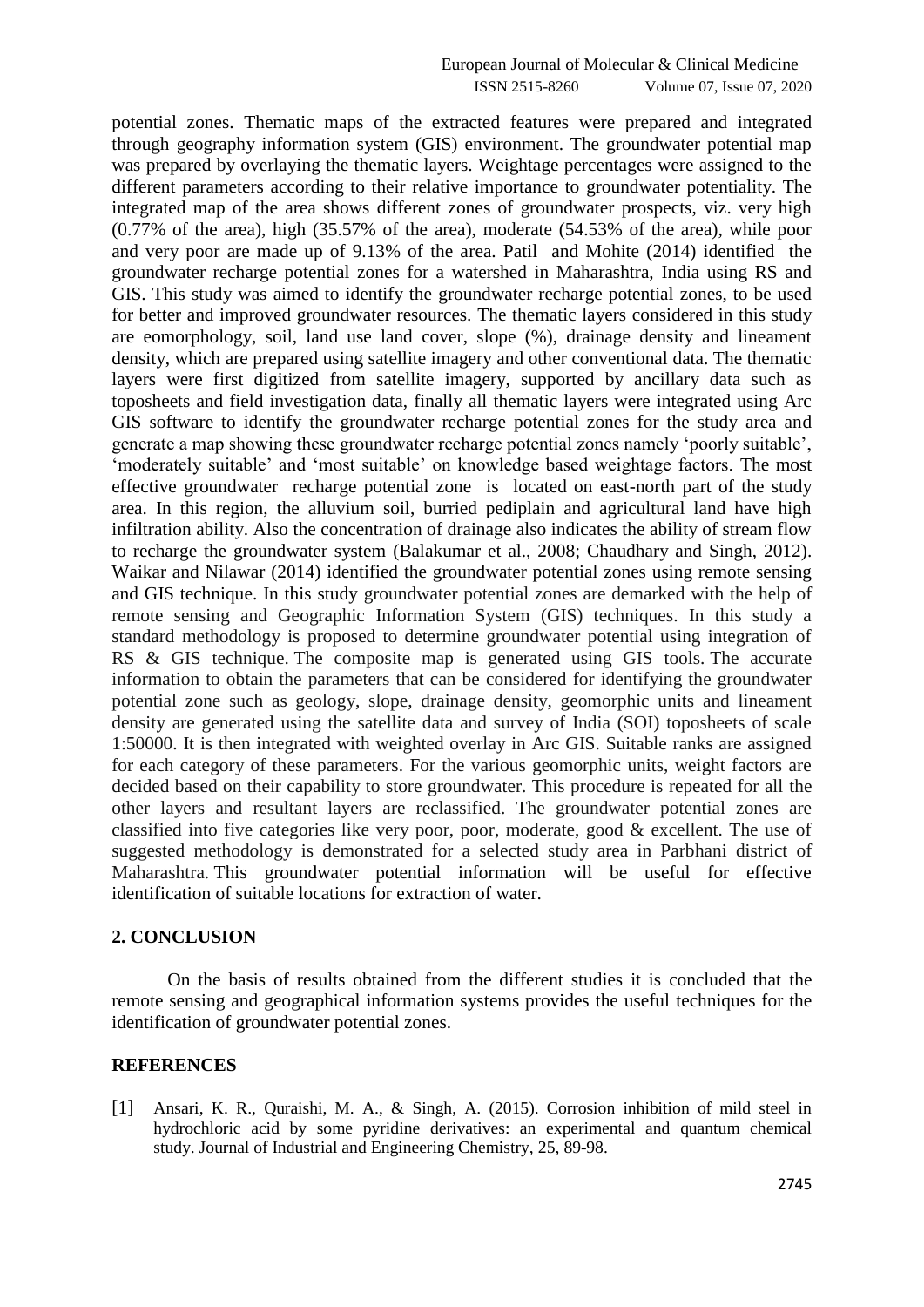- [2] Ansari, K. R., Quraishi, M. A., Singh, A., Ramkumar, S., & Obote, I. B. (2016). Corrosion inhibition of N80 steel in 15% HCl by pyrazolone derivatives: electrochemical, surface and quantum chemical studies. RSC advances, 6(29), 24130-24141.
- [3] Arora, S., & Anand, P. (2019). Binary butterfly optimization approaches for feature selection. Expert Systems with Applications, 116, 147-160.
- [4] Bagyaraj, M., Ramkumar, T., Venkatramanan, S. and Gurugnanam, B. 2013. Application of remote sensing and GIS analysis for identifying groundwater potential zone in parts of Kodaikanal Taluk, South India. Frontiers journals, higher education press, 7(1):65-75.
- [5] Balakumar, P., Chakkarwar, V. A., Kumar, V., Jain, A., Reddy, J., & Singh, M. (2008). Experimental models for nephropathy. Journal of the Renin-Angiotensin-Aldosterone System, 9(4), 189-195.
- [6] Baranwal, T., & Pateriya, P. K. (2016, January). Development of IoT based smart security and monitoring devices for agriculture. In 2016 6th International Conference-Cloud System and Big Data Engineering (Confluence) (pp. 597-602). IEEE.
- [7] Bera, K. and Bandyopadhyay, J. 2012. Ground Water Potential Mapping in Dulung Watershed using Remote Sensing & GIS techniques, West Bengal,India. *International Journal of Scientific and Research Publication.,* 2(12): 2250-3153.
- [8] Bhatnagar, D. and Goyal, S. 2012. Ground Water Potential Zones Mapping Through Multi-Criteria Analysis, A Case Study Of Sub Watershed Of Katni River Basin. *International Journal of Remote Sensing & Geoscience* (IJRSG), 1(1):22-26.
- [9] Chaudhary, A., & Singh, S. S. (2012, September). Lung cancer detection on CT images by using image processing. In 2012 International Conference on Computing Sciences (pp. 142- 146). IEEE.
- [10] Dar, I.A., Sankar, K. and Dar, M.A. 2010. Remote sensing Technology and Geographic Information System modeling: An Integrated approach towards the Mapping of Groundwater potential zones in Hardrock terrain, Mamundiyar Basin. *[Journal of Hydrology](http://www.sciencedirect.com/science/journal/00221694)*, 394(3-4):285- 295.
- [11] Engman,ET. and Ggurney, R.J. 1991. Remote sensing in Hydrology. Chapman and Hall, London, 225.
- [12] Ganapuram, S., Kumar, G.T.V., Krishna, T.V.M., Kahya, E. and Demirel, M. C. 2009. Mapping of groundwater potential zones in the Musi basin using remote sensing data and GIS. *Advances in Engineering Software*, 40(7):506-518.
- [13] Gupta, V. K., Guo, C., Canever, M., Yim, H. R., Sraw, G. K., & Liu, M. (2014). Institutional environment for entrepreneurship in rapidly emerging major economies: the case of Brazil, China, India, and Korea. International Entrepreneurship and Management Journal, 10(2), 367- 384.
- [14] Jaiswal, R.K., Mukherjee, S., Krishnamurthy, J. and Saxena, R. 2003. Role of remote sensing and GIS techniques for generation of groundwater prospect zones towards rural development-an approach. *[International Journal of Remote Sensing](http://www.informaworld.com/smpp/title~db=all~content=t713722504)*, [24\(](http://www.informaworld.com/smpp/title~db=all~content=t713722504~tab=issueslist~branches=24#v24)[5\):9](http://www.informaworld.com/smpp/title~db=all~content=g713862947)93–1008.
- [15] Jha, M.K. and Peiffer, S. 2006. Applications of Remote sensing and GIS technologies in groundwater Hydrology: Past, Present and Future. Bay CEER, Bayreuth, Germany, 201.
- [16] Jnawali, P., Kumar, V., & Tanwar, B. (2016). Celiac disease: Overview and considerations for development of gluten-free foods. Food Science and Human Wellness, 5(4), 169-176.
- [17] [Machiwal](http://www.springerlink.com/content/?Author=Deepesh+Machiwal), D., [Jha](http://www.springerlink.com/content/?Author=Madan+K.+Jha), M.K. and [Mal](http://www.springerlink.com/content/?Author=Bimal+C.+Mal), B.C. 2011. [Assessment of](http://www.springerlink.com/content/vx53w60l12u7016w/) Groundwater Potential in a [Semi-Arid Region of India Using](http://www.springerlink.com/content/vx53w60l12u7016w/) Remote Sensing, GIS and MCDM Techniques. *Journal* of *[Water Resources Management](http://www.springerlink.com/content/0920-4741/)*, [25\(5\)](http://www.springerlink.com/content/0920-4741/25/5/):1359-1386.
- [18] Mishra, V., Patil, A., Thakur, S., & Kesharwani, P. (2018). Carbon dots: emerging theranostic nanoarchitectures. Drug discovery today, 23(6), 1219-1232.
- [19] Nagpal, R., Behare, P. V., Kumar, M., Mohania, D., Yadav, M., Jain, S., Menon, S., Parkash, O., Marotta, F., Minelli, E., Henry, C. J. K. (2012). Milk, milk products, and disease free health: an updated overview. Critical reviews in food science and nutrition, 52(4), 321-333.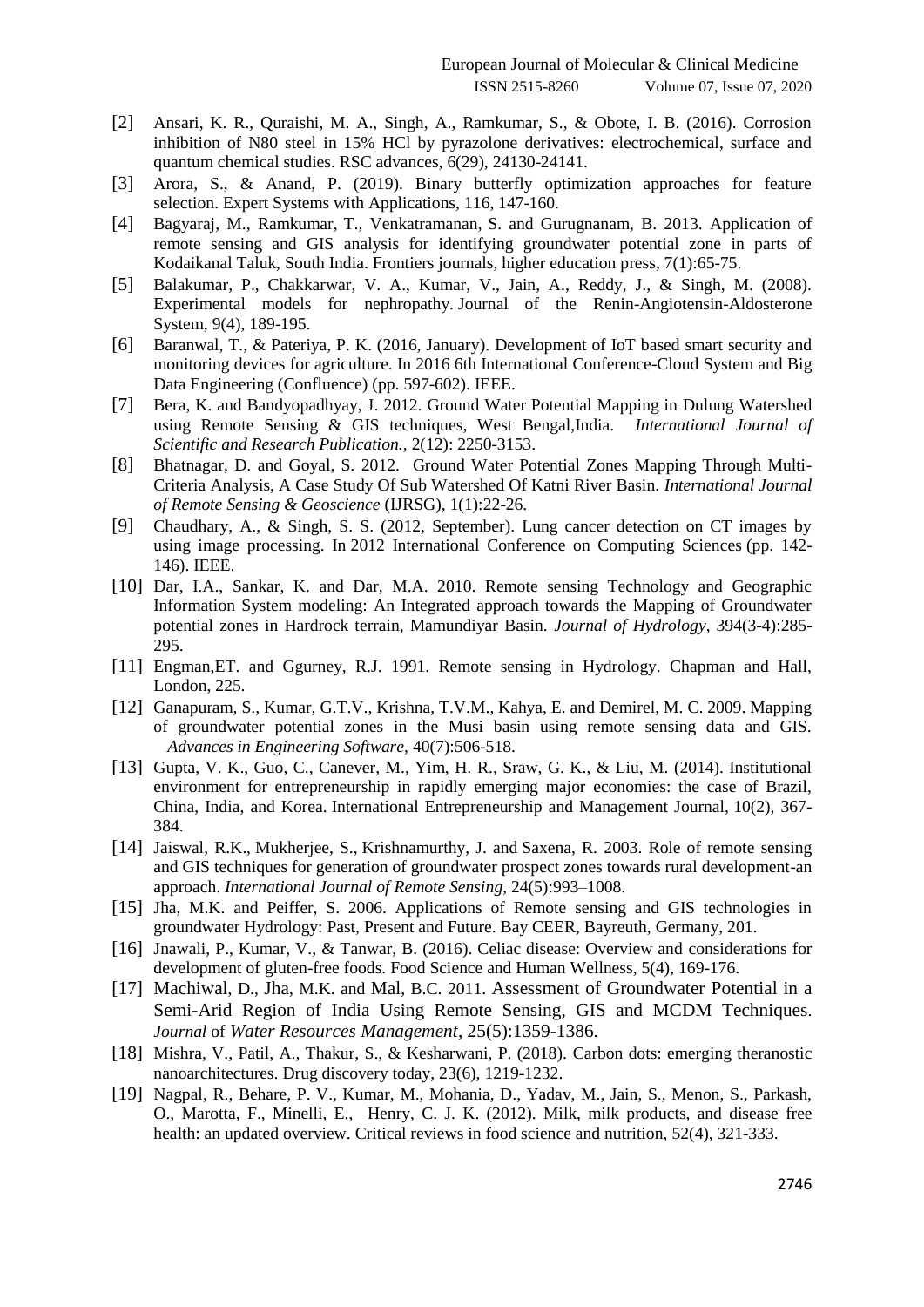- [20] Ndatuwong L.G. and Yadav G.S. 2014. Integration Of Hydrogeological Factors For Identification Of Groundwater Potential Zones Using Remote Sensing And GIS Techniques. *Journal of Geosciences and Geomatics,* 2(1):11-16.
- [21] Nishtha, 2009. Studies on groundwater resources management by using GIS. Unpublished M.E. thesis submitted to CTAE, MPUAT, Udaipur(Raj.).
- [22] Pandian, M and Kumanan, C. J. 2013. Geomatics approach to demarcate groundwater potential zones using remote sensing and GIS techniques in part of Trichy and Karur district, Tamilnadu, India. Scholars Research Library. Archives of Applied Science Research, 5 (2):234-240.
- [23] Patel, S. (2012). Potential of fruit and vegetable wastes as novel biosorbents: summarizing the recent studies. Reviews in Environmental Science and Bio/Technology, 11(4), 365-380.
- [24] Patil, S.G. and Mohite, N.M. 2014. Identification of groundwater recharge potential zones for a watershed using remote sensing and GIS. *International Journal of Geomatics and Geosciences,* 4(3): 485-498.
- [25] Preeja, K.R., Joseph, S and Thomas, J. 2011. Identification of Groundwater Potential Zones of a Tropical River Basin (Kerala, India) Using Remote Sensing and GIS Techniques. *Journal of the Indian Society of Remote Sensing,* 39(1):83-94.
- [26] Pudake, R. N., Swaminathan, S., Sahu, B. B., Leandro, L. F., & Bhattacharyya, M. K. (2013). Investigation of the Fusariumvirguliformefvtox1 mutants revealed that the FvTox1 toxin is involved in foliar sudden death syndrome development in soybean. Current genetics, 59(3), 107-117.
- [27] Raju, S. and Babu, G. 2013. Application of Remote Sensing data For Identification of Groundwater Potential Zones in and around Kadapa Area, Andhrapradesh, India. *International Journal of Remote Sensing & Geoscience*, 2(1):58-63.
- [28] [Saha,](http://www.springerlink.com/content/?Author=Dipankar+Saha) D., [Dhar,](http://www.springerlink.com/content/?Author=Y.+R.+Dhar) Y.R. and [Vittala,](http://www.springerlink.com/content/?Author=S.+S.+Vittala) S.S. 2009. Delineation of groundwater development potential zones in parts of marginal Ganga Alluvial Plain in South Bihar, Eastern India. *[Environmental](http://www.springerlink.com/content/0167-6369/)  [Monitoring and Assessment](http://www.springerlink.com/content/0167-6369/)*[, 165\(1-4\)](http://www.springerlink.com/content/0167-6369/165/1-4/):179-191.
- [29] Sander, P., Chesley, M.M. and Minor, T.B. 1996. Groundwater assessment using remote sensing and GIS in rural groundwater project in Ghana: lessons learned. *Hydrogeology Journal,* 4(3):40-49.
- [30] Saxena, A., Prasad, D., & Haldhar, R. (2018). Investigation of corrosion inhibition effect and adsorption activities of Cuscuta reflexa extract for mild steel in 0.5 M H2SO4. Bioelectrochemistry, 124, 156-164.
- [31] Sharma, P., Mehta, M., Dhanjal, D. S., Kaur, S., Gupta, G., Singh, H., Thangavelu, L., Rajeshkumar, S., Tambuwala, M., Bakshi, H.A., Chellappan, D. K. (2019). Emerging trends in the novel drug delivery approaches for the treatment of lung cancer. Chemico-biological interactions, 309, 108720.
- [32] Singh, A., Lin, Y., Liu, W., Yu, S., Pan, J., Ren, C., & Kuanhai, D. (2014). Plant derived cationic dye as an effective corrosion inhibitor for 7075 aluminum alloy in 3.5% NaCl solution. Journal of Industrial and Engineering Chemistry, 20(6), 4276-4285.
- [33] Singh, A., Lin, Y., Obot, I. B., Ebenso, E. E., Ansari, K. R., & Quraishi, M. A. (2015). Corrosion mitigation of J55 steel in 3.5% NaCl solution by a macrocyclic inhibitor. Applied Surface Science, 356, 341-347.
- [34] Singh, S., Ramakrishna, S., & Gupta, M. K. (2017). Towards zero waste manufacturing: A multidisciplinary review. Journal of cleaner production, 168, 1230-1243.
- [35] Singhal, D.C., Israil, M., Sharma, V.K. and Kumar, B. 2010. Evaluation of groundwater resource and estimation of its potential in Pathri Rao watershed, district Haridwar (Uttarakhand). *Current Science*, 98(2):162-170.
- [36] Srivastava, G., Das, C. K., Das, A., Singh, S. K., Roy, M., Kim, H., Sethy, N., Kumar, A., Sharma, R.K., Singh, S.K., Philip, D. (2014). Seed treatment with iron pyrite (FeS 2) nanoparticles increases the production of spinach. RSC Advances, 4(102), 58495-58504.
- [37] Todd, D.K. 1980. Groundwater Hydrology. 2<sup>nd</sup> edition, John Wiley & Sons, NY, pp. 111-163.